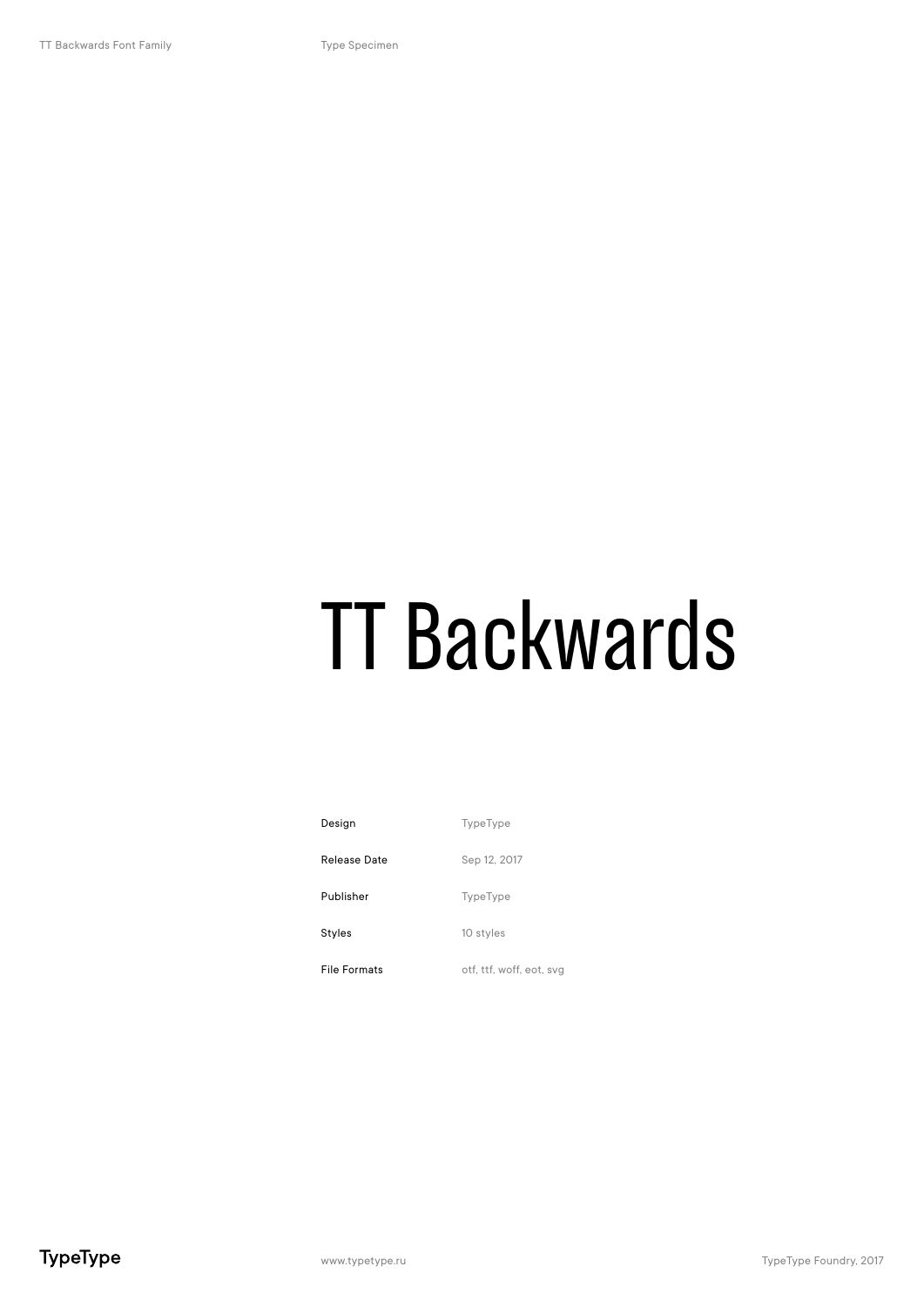#### About TT Backwards

TT Backwards is an experimental font project inspired by the USSR typography and fonts of the late 70s and early 80s. Shop signs, posters, and book design—this is where we drew the inspiration for our project from. TT Backwards consists of two complimentary font subfamilies, a Script and a Grotesque, each of them includes 5 different weights (Thin, Light, Regular, Bold, Black).

TT Backwards Script is a non-contrast almost monolinear solid script inspired by shop signs, poster and book design of the USSR. Script features a large number of Latin and Cyrillic ligatures (more than 70 items), which allows

to make the script versatile and sophisticated to the max. And thanks to the implementation of a huge number of context alternates, all lowercase letters are joined softly and without breaks, and they meet the uppercase letters beautifully and correctly.

TT Backwards Sans is a narrow grotesque which takes us back to the book design of late 70s and early 80s. It is created considering its use in the small text size. TT Backwards Sans has a number of pronounced peculiarities: high x-height, exaggerated extenders, big visual compensators and ink traps. Apart from the basic visual solution, TT Backwards Sans contains two experimental stylistic sets: SS01 alters high-frequency symbols of the Cyrillic alphabet, and SS02 significantly changes the high-frequency symbols of the Latin alphabet.



TT Backwards Script 140 pt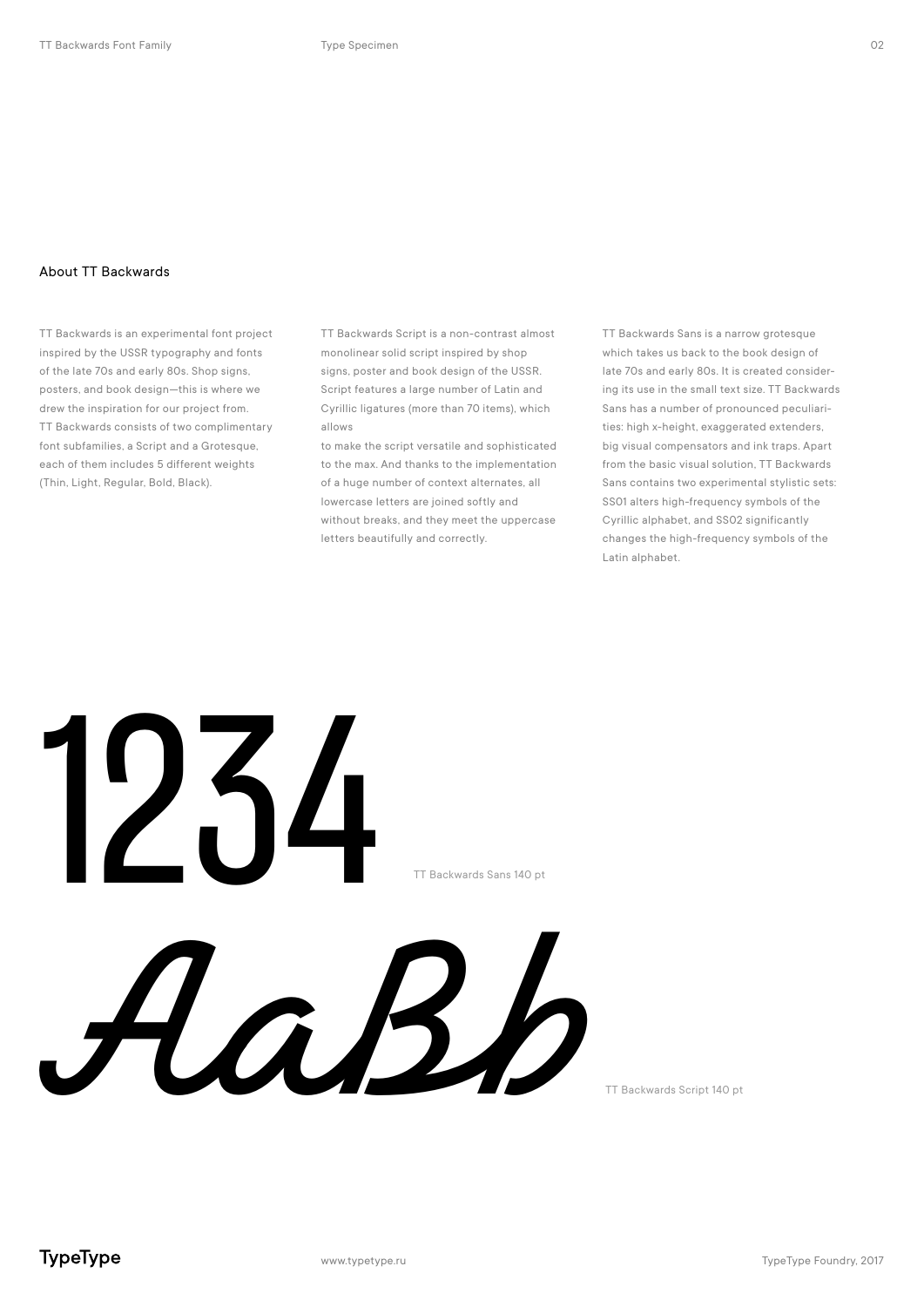## Styles

TT Backwards font includes 2 different subfamilies: narrow sans-serif in 5 weights and non-contrast handwritten script. Both of them are good for editorial design.

TT Backwards Sans TT Backwards Script

TT Backwards Sans Thin TT Backwards Sans Light TT Backwards Sans Regular **TT Backwards Sans Bold** TT Backwards Sans Black

TT Backwards Script Thin TT Backwards Script Light TT Backwards Script Regular **TT Backwards Script Bold** TT Backwards Script Black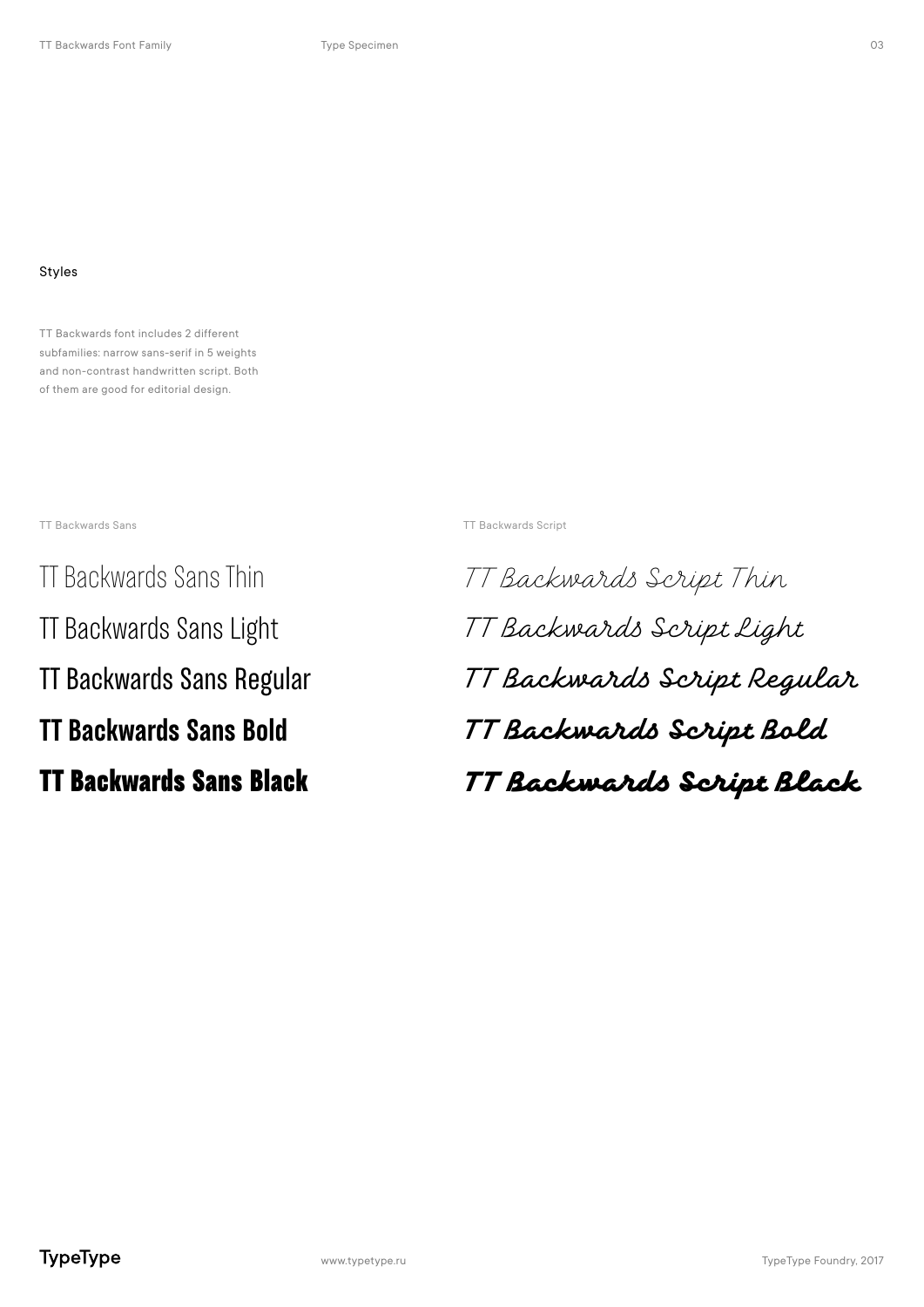#### Examples

Most regions of the Northern Hemisphere (see List of pines by region) host some native species of pines. One species (Sumatran pine) crosses the equator in Sumatra to 2°S.

TT Backwards Sans Thin 16 pt

Pine trees are evergreen, coniferous resinous trees (or, rarely, shrubs) growing 3–80 m (10–260 ft) tall, with the majority of species reaching 15–45 m (50–150 ft) tall.

TT Backwards Sans Regular 16 pt

The branches of pine are produced in regular "pseudo whorls", actually a very tight spiral but appearing like a ring of branches arising from the same point.

TT Backwards Sans Black 16 pt

Various species have been introduced to temperate and subtropical regions of both hemispheres, where they are grown as timber or cultivated as ornamental plants in parks and gardens.

TT Backwards Sans Light 16 pt

**Pines are long-lived, and typically reach ages of 100–1,000 years, some even more. The longest-lived is the Great Basin bristlecone pine, Pinus longaeva.**

TT Backwards Sans Bold 16 pt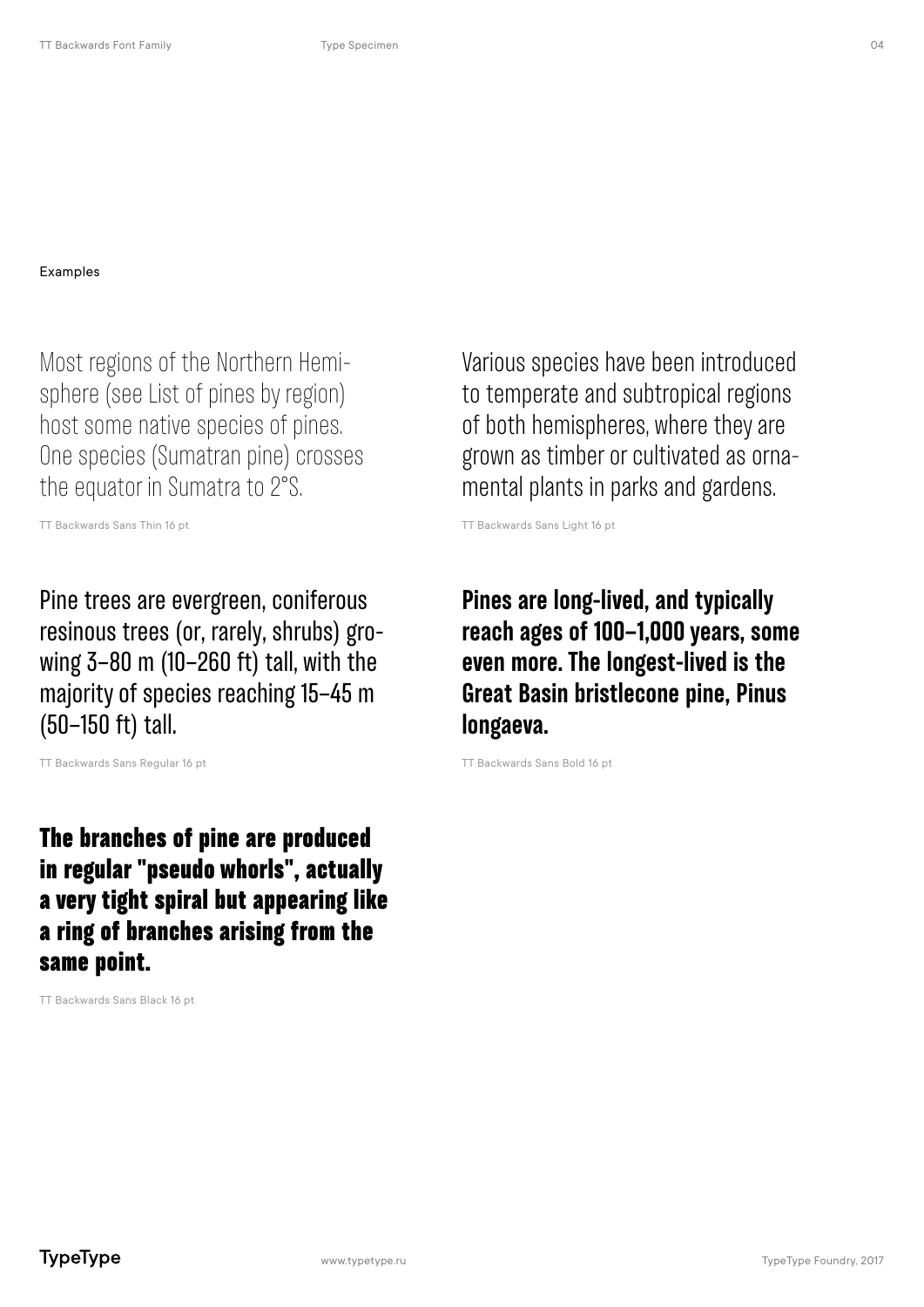One individual of this species, dubbed "Methuselah", is one of the world's oldest living ganisms at around 4,600 years old.

TT Backwards Script Thin 16 pt

This tree can be found in the White Mountains of Calif,nia. An older tree, now cut down, was dated at 4,900 years old.

TT Backwards Script Regular 16 pt

The seeds are small and winged, and are anemoph. lous (wind-dispersed), but some are larger and have only a vestigial wing.

TT Backwards Script Black 16 pt

Scale leaves, similar to bud scales, small, brown and nonphotynthetic, and arranged spirally like the juvenile leaves.

TT Backwards Script Light 16 pt

Pine trees are mostly mono**ecious, having the male and female cones on the same tree, though a few species are sub-dioecious.**

TT Backwards Script Bold 16 pt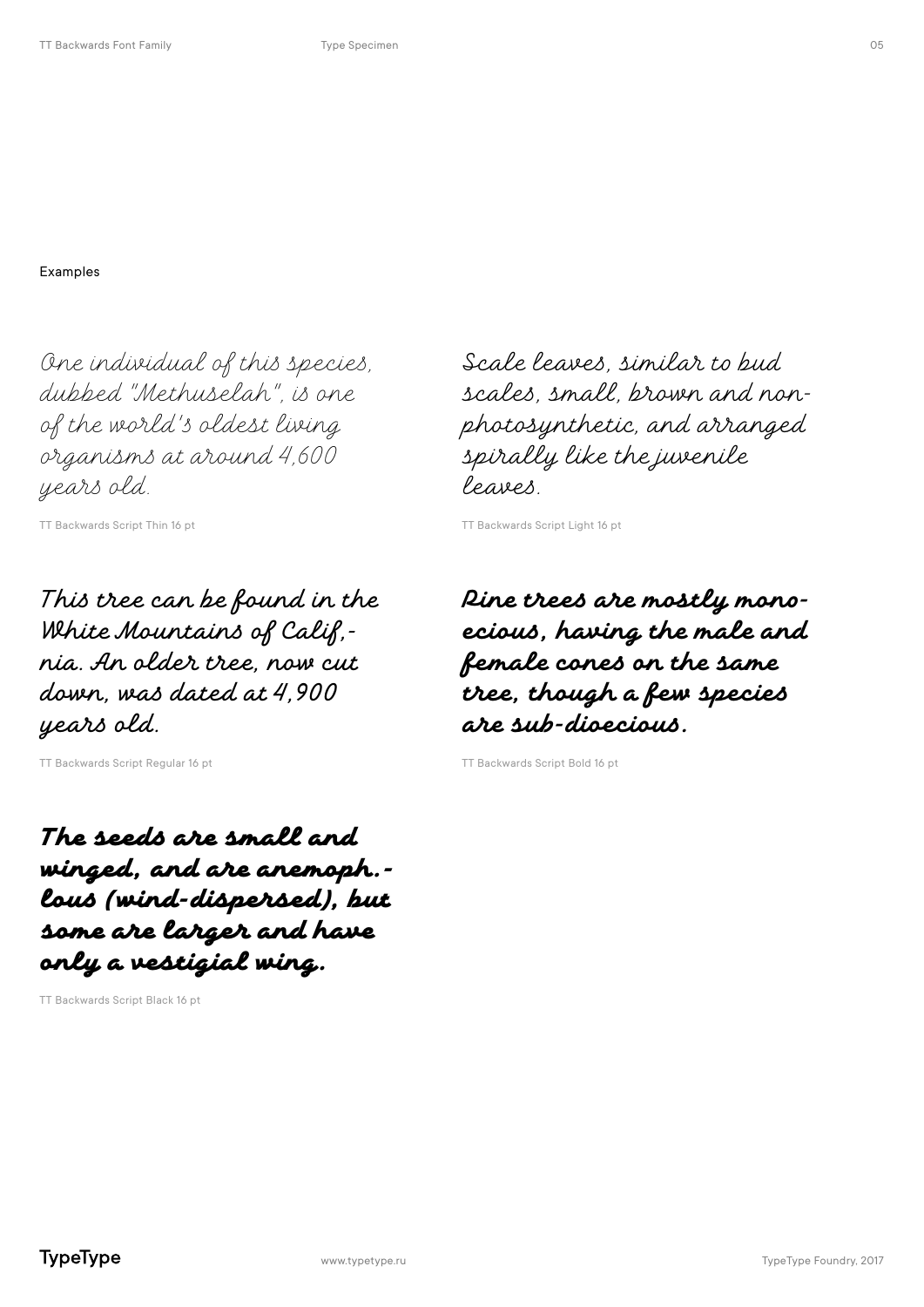### Supported languages

TT Backwards supports more than 70 languages including Western, Central, Northern European languages and most of cyrillic.

| Albanian       | Filipino   | Macedonian  | Spanish         |
|----------------|------------|-------------|-----------------|
| <b>Basque</b>  | Finnish    | Moldavian   | Swahili         |
| Belarusian     | French     | Norwegian   | Swedish         |
| <b>Bosnian</b> | Gaelic     | Polish      | Turkish         |
| <b>Breton</b>  | German     | Portuguese  | Turkmen (Latin) |
| Corsican       | Hungarian  | Romanian    | Ukrainian       |
| Croatian       | Icelandic  | Russian     | Zulu            |
| Czech          | Indonesian | Sámi (Lule, | and others      |
| Danish         | Irish      | Southern)   |                 |
| English        | Italian    | Serbian     |                 |
| Estonian       | Latvian    | Slovak      |                 |
| Faroese        | Lithuanian | Slovenian   |                 |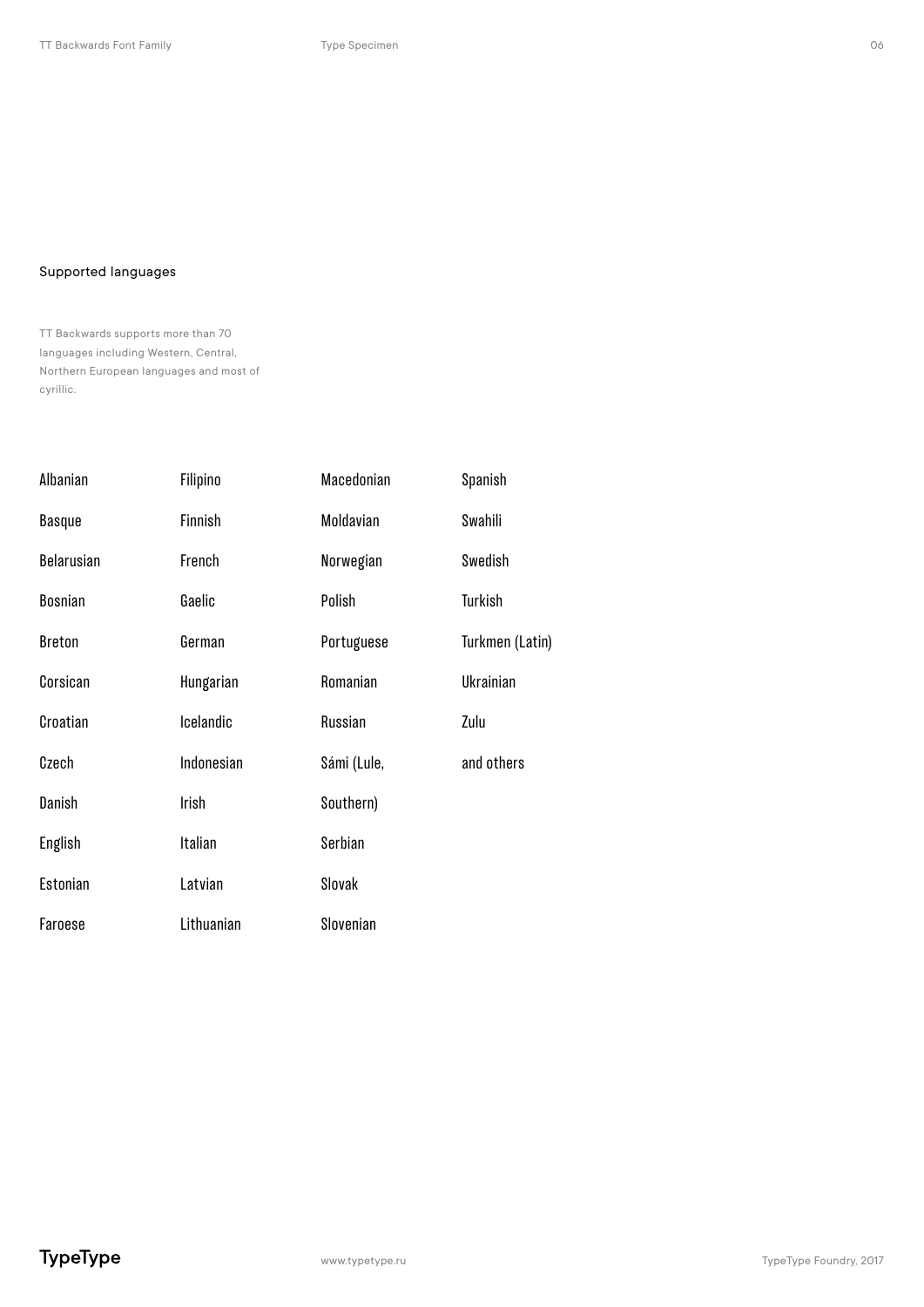# Одна из двух версий производит латинское название дерева от кельтского слова pin, что означает скала, гора, то есть растущее на скалах.

TT Backwards Sans Regular 62 pt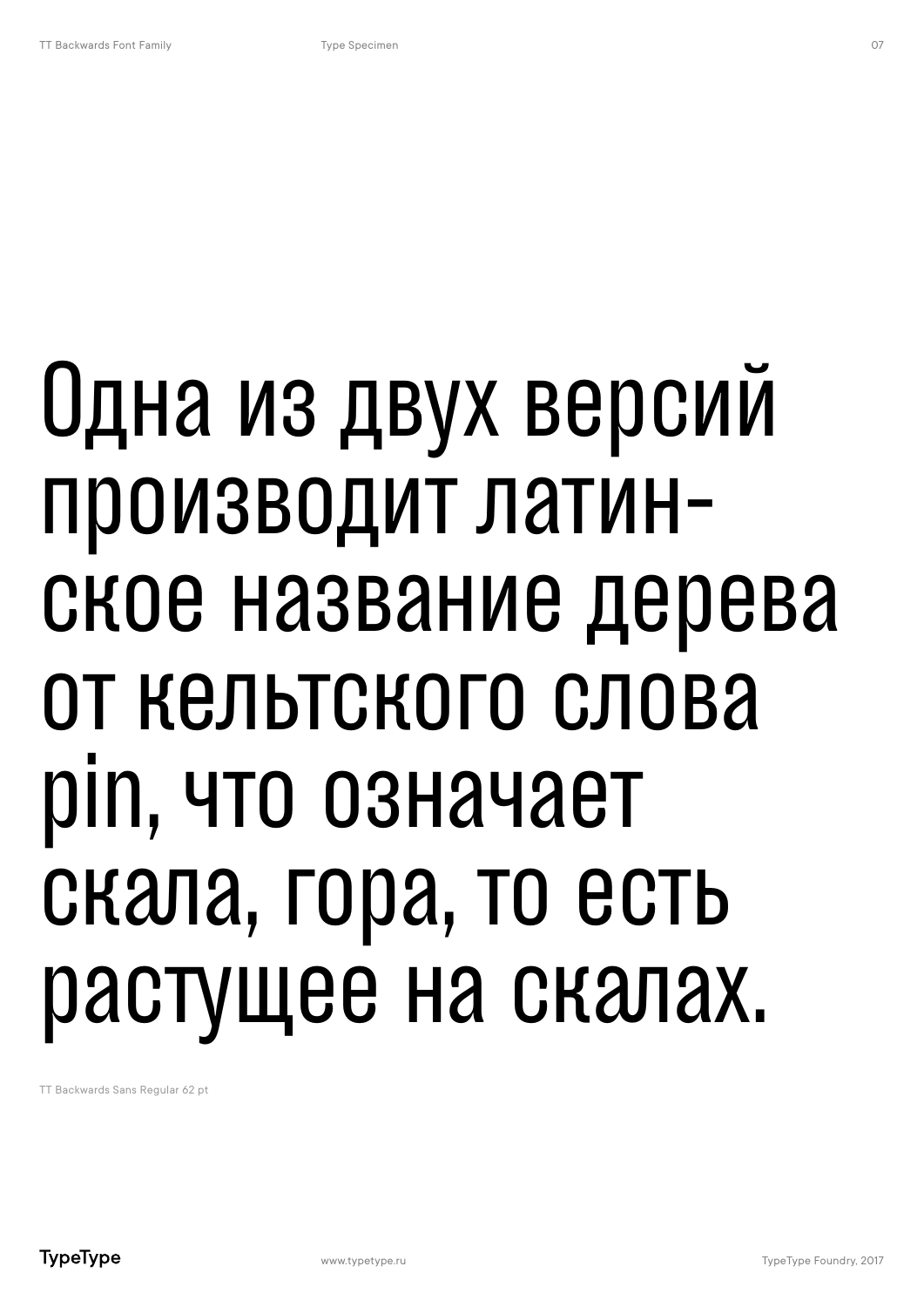#### Languages

Fyrreslægten (Pinus) er en stor slægt med ca. 100 arter af nåletræer. Alle arter er stedsegrønne og slægten er udbredt fra trægrænsen i Nordnorge til sandområder i den tropiske zone. Slægten kendes på, at nålene sidder i bundter på dværgskud. Der kan være 2 (almindeligst i Danmark), 5 eller 3 (sjældnest) nåle i hvert bundt. De hårde kogler er enten tøndeformede eller meget slanke og bananformede.

Danish

Un premier type de rameau long, ne porte que des feuilles stériles en forme d'écailles, qu'on appelle les euphylles (le terme désuet d'euphylle signifie littéralement « vraie feuille »). Ces véritables feuilles brunâtres, apprimées contre les jeunes rameaux qu'elles masquent pratiquement et totalement incapables d'assurer la photosynthèse. Ces branches permettent à l'arbre de s'étendre horizontalement.

Le specie del genere Pinus sono monoiche: i microsporofilli sono riuniti in coni maschili che portano da 2 a 20 sacche polliniche, i coni femminili portano macrosporofilli con squame copritrici sterili e squame ovulifere (fertili) ognuna con 2 ovuli. Dopo la fecondazione i coni femminili lignificano trasformandosi in pigne, portanti i semi. In Italia sono presenti il pino silvestre, il cirmolo e il pino mugo nelle zone alpine.

Italian

Ukrainian

В Україні сосна займає близько 2,5 млн. га або 34% всієї лісової площі (перше місце перед дубом і ялиною). Сосна поширена насамперед на Поліссі (також на Малому Поліссі, Надбужанській і Надсянській котловинах), де є головною лісотвірною породою (займає близько 60% лісової площі). На кращих ґрунтах зростає разом з дубом (субори), на глибоких пісках без домішки інших порід (сухі бори).

French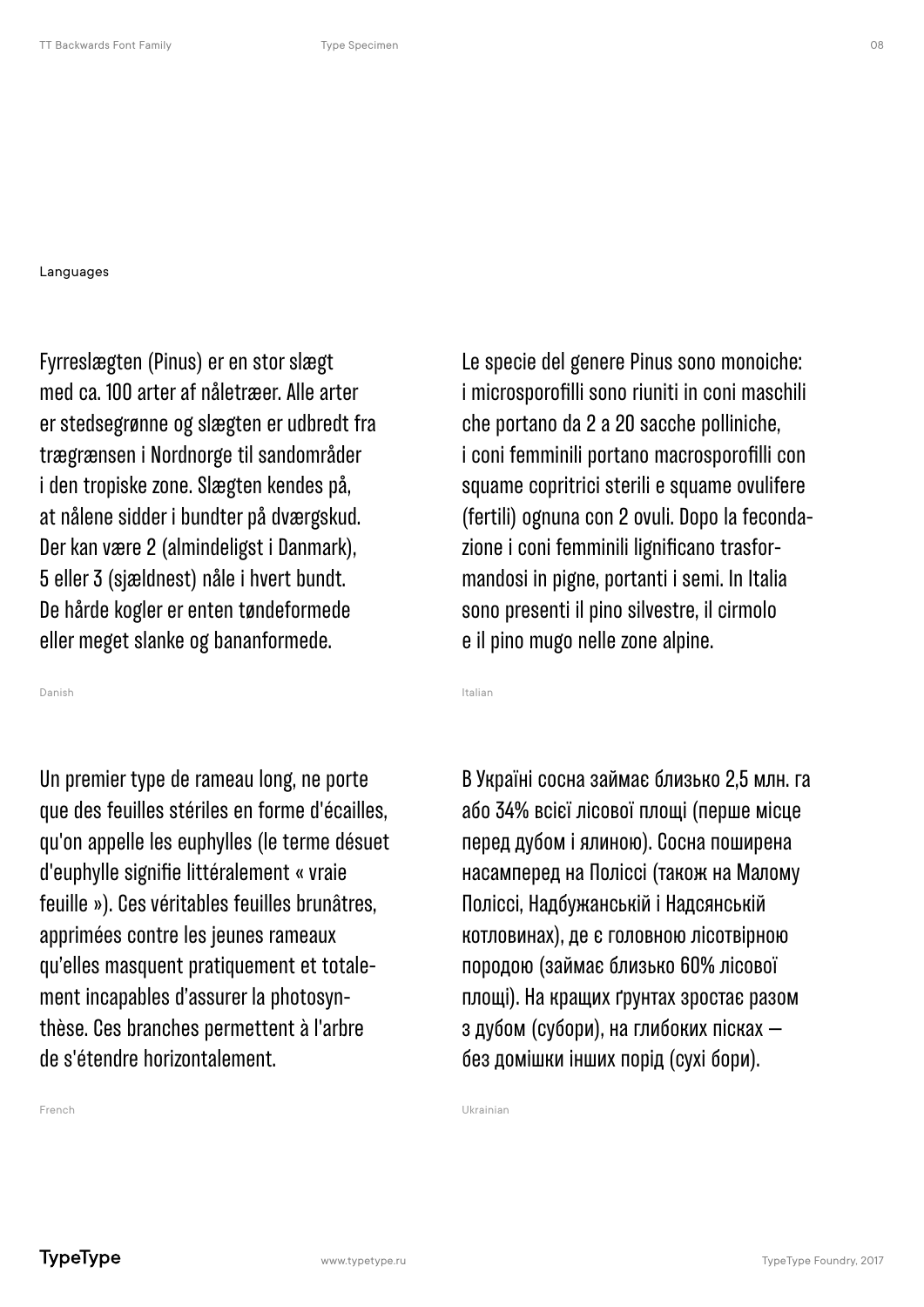# mõsť necęsšàr längudges sûpport

TT Backwards Sans Regular 110 pt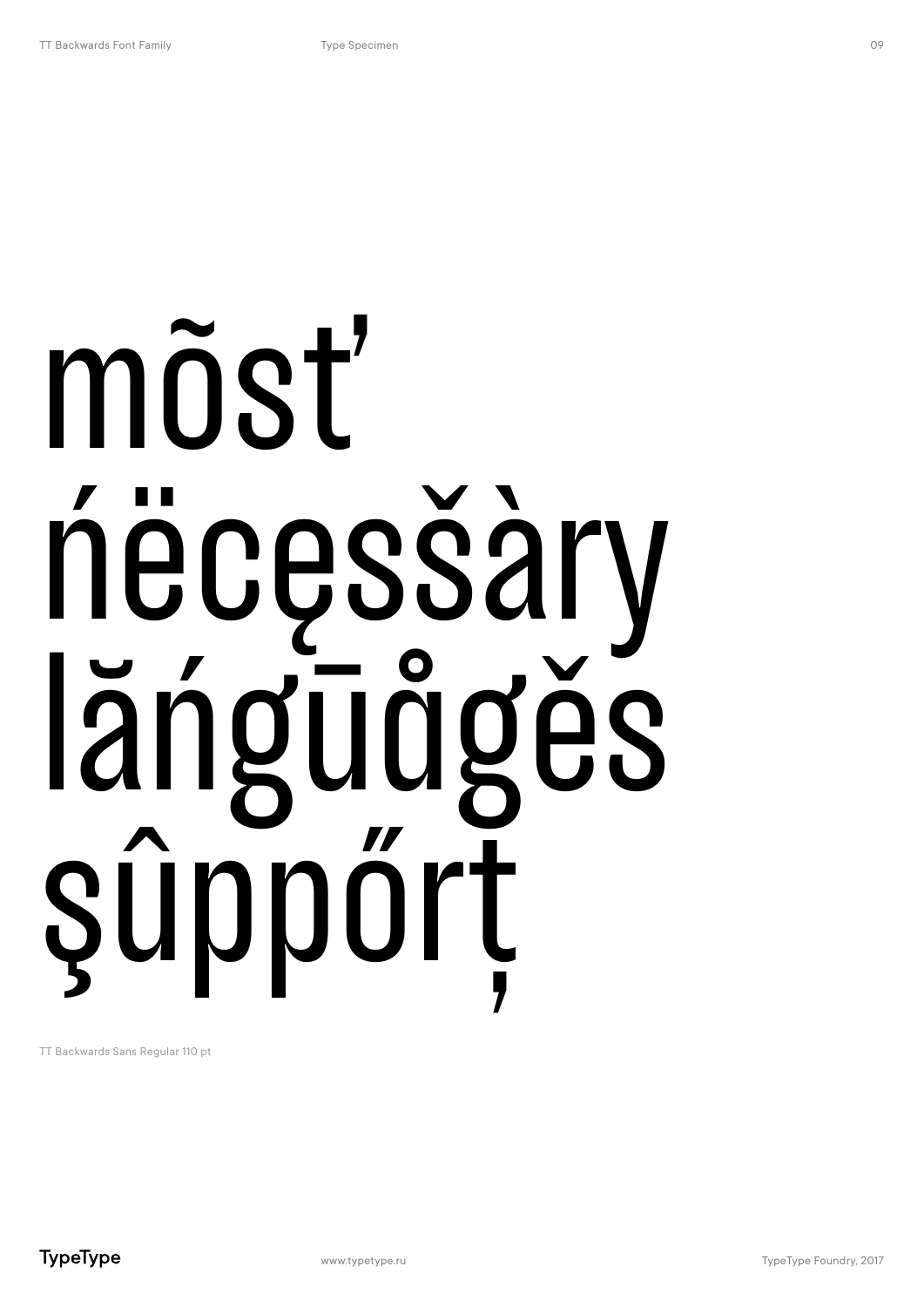#### Glyphs

Uppercase Lowercase Figures **Cyrillic Uppercase Cyrillic Lowercase** Punctuation & Symbols **Accented Uppercase** Accented Lowercase Mathematical Symbols Currency

TT Backwards Sans Basic Character Set

# **ABCDEFGHIJKLMNOPQRSTUVWXYZ**

# abcdefghijklmnopqrstuvwxyz

## 0123456789

# АБВГДЕЁ ЖЗИЙКЛМНОПРСТУФХЦЧ ШЩЪЫЬЗЮЯЄГЋЋЉЊЏЃЌЎЈІЇЅ

абвгдеёжзийклмнопрстуфхцч ШЩЪЫЬЭЮЯЄГЂЋЉЊЏЃЌЎ| İ ÏS

 $|S_{i}|^{2}$  (  $\sqrt{2}$  (  $\sqrt{2}$  (  $\sqrt{2}$  ,  $\sqrt{2}$  ,  $\sqrt{2}$  ,  $\sqrt{2}$  ,  $\sqrt{2}$  ,  $\sqrt{2}$  ,  $\sqrt{2}$  ,  $\sqrt{2}$  ,  $\sqrt{2}$  ,  $\sqrt{2}$  ,  $\sqrt{2}$  ,  $\sqrt{2}$  ,  $\sqrt{2}$  ,  $\sqrt{2}$  ,  $\sqrt{2}$  ,  $\sqrt{2}$  ,  $\sqrt{2}$  ,  $\sqrt{2}$  ,  $\sqrt{2}$  #%%%8@®¶Nº™@&†i°^

**AAAAAAAAAECCCCQDDEEEEEEEEGGK** ĹĽĻŁÌÍÎÏİĪļŃŇŅÑÒÓÔÖŐŌÕŒØÞŔŘŖ ŚŠȘŞŤŢÝŸÙÚÛÜŪŰŮŲŹŽŻ

à á ă â ä ā å ā a æ ć č ĉ ç d'đ è é ě ë ė ê ē e ğ ģ ķ Íľ!łìíîïiījńňņñòóôöőōõœøþŕřŗ śš ș ș t' t ý ÿ ù ú û ü ū ű ů ų ź ž ż

 $-+<-=-+\times:-\sqrt{2}\# \% \%$  U

 $\epsilon$ ,  $\epsilon$ ,

# $$c & P$   $$e & P$

 $\nu$   $\cdots$   $\lambda$   $\sim$   $-$  0  $\cdots$   $\sim$   $\cdots$ 

**Diacritics** 

**TypeType**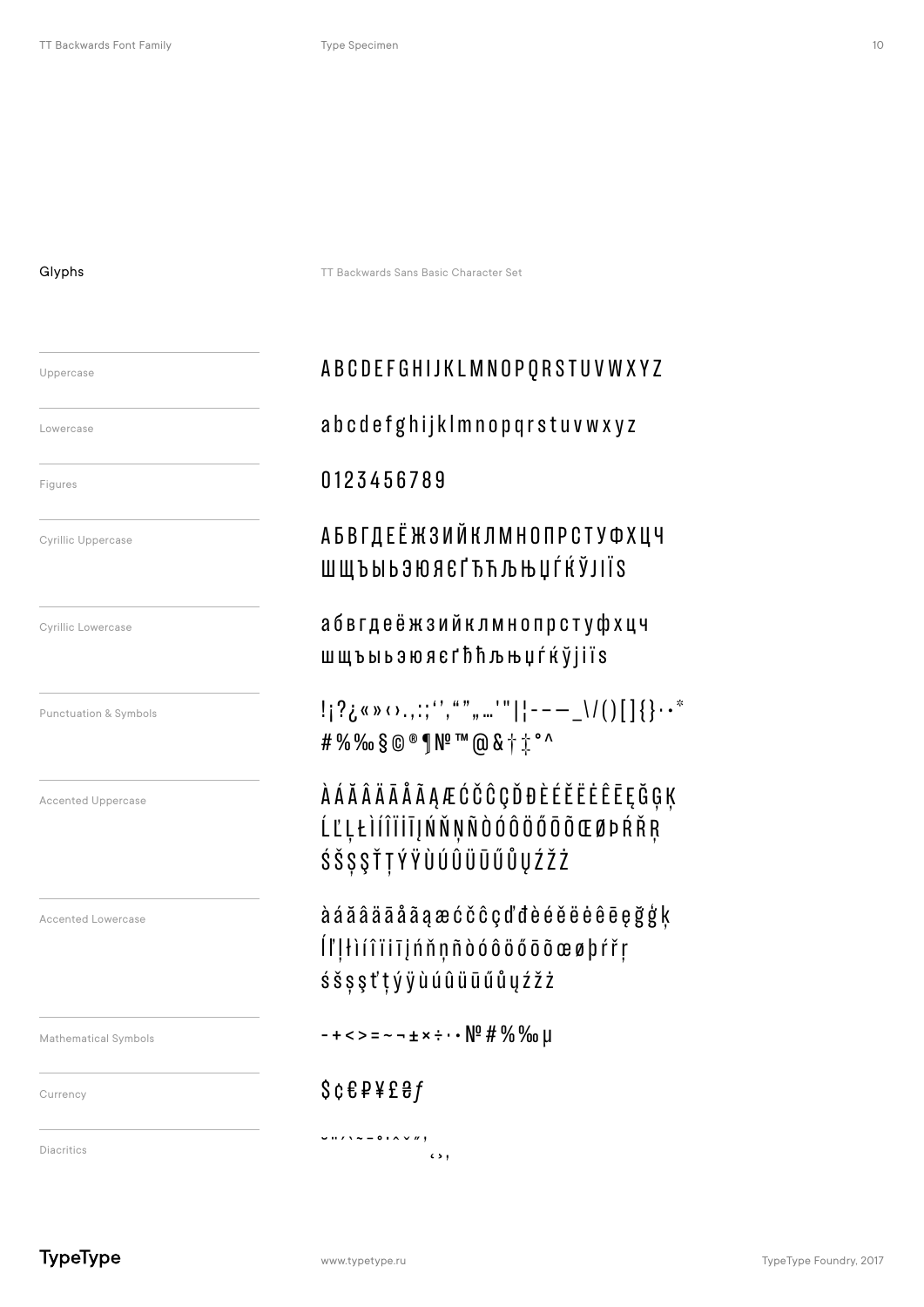### Glyphs

TT Backwards Sans OpenType Features

| <b>Standard Ligatures</b>  | ff fi f1 ft fj fk an wn кл кя гу ту                                   |
|----------------------------|-----------------------------------------------------------------------|
| Slashed Zero               | 0                                                                     |
| Numerators, Denominators   | H0123456789H0123456789                                                |
| Superscripts, Subscripts   | H0123456789H0123456789                                                |
| Fractions, Ordinals        | $\frac{1}{2}\frac{1}{4}\frac{3}{4}$ 0 a                               |
| <b>Proportional Lining</b> | 0123456789                                                            |
| <b>Tabular Lining</b>      | 0123456789                                                            |
| Case Sensitive             | $H[\,](\,)$ {}i¿«» $\cdots$ - - $\cdots$ @                            |
| Stylistic Set 01           | а à á ă â ä ā g å ã y ý ÿ Д Ж К Ќ Л Љ У Ў Я а д ж к ќ л љ у ў я ª 9 0 |
| Stylistic Set 02           | KĶkķlĺľļłuùúûüűūųůµЖКЌЯжкќяflåýкя                                     |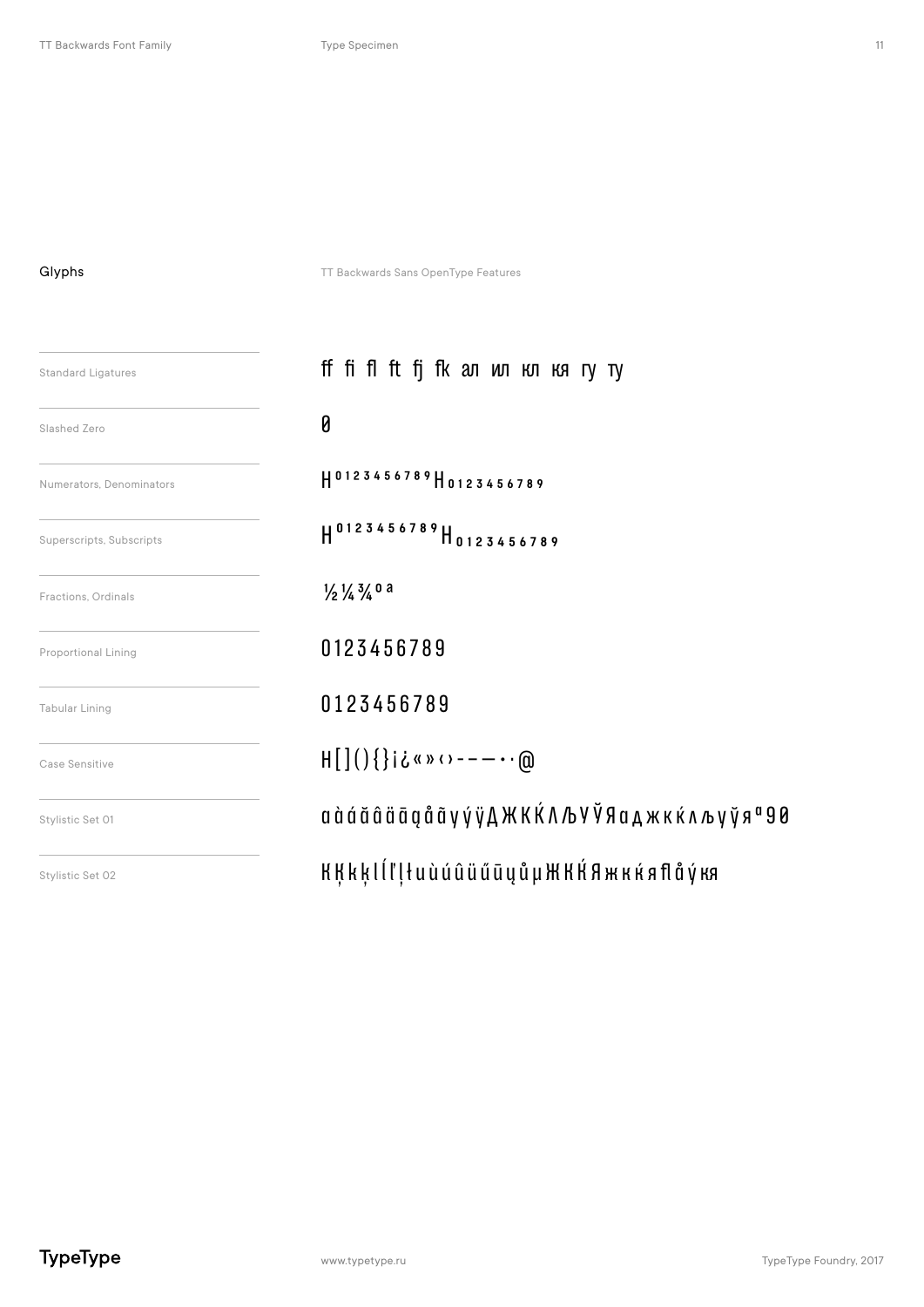Basic characters

# ABCDEFGHIJ KLMNOPQR STIJVWXY7 0123456789

TT Backwards Sans Regular 110 pt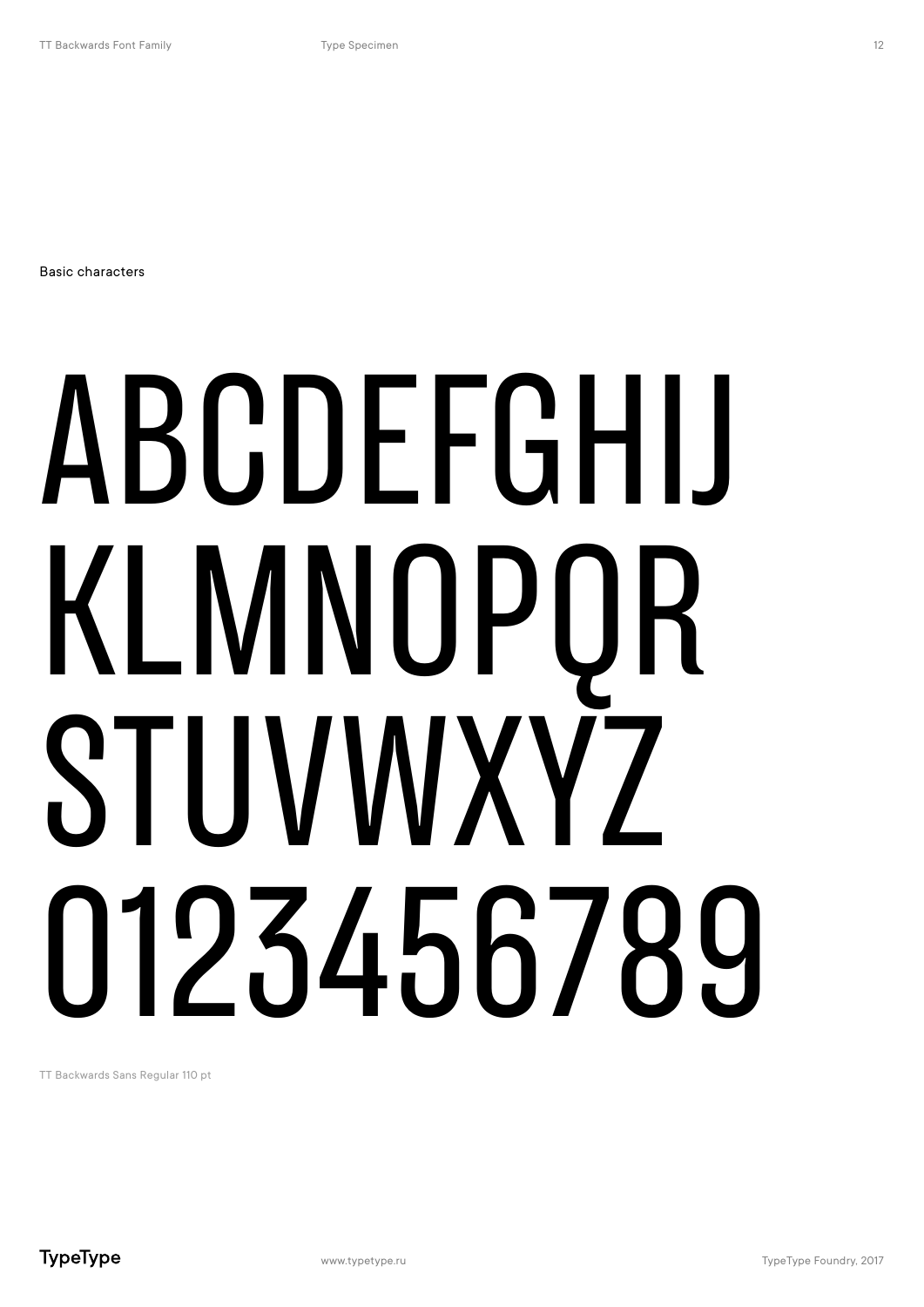Opentype features

Deactivated

Activated

| <b>Proportional Lining</b> | 0123456789        | 0123456789                                |
|----------------------------|-------------------|-------------------------------------------|
| Tabular Lining             | 0123456789        | 0123456789                                |
| <b>Numerators</b>          | H0123456789       | H0123456789                               |
| Denominators               | H0123456789       | 10123456789                               |
| Superscripts               | H0123456789       | H 0123456789                              |
| Subscripts                 | H0123456789       | $H_{0123456789}$                          |
| Fractions                  | $1/2$ $1/4$ $3/4$ | $\frac{1}{2}$ $\frac{1}{4}$ $\frac{3}{4}$ |
| Ordinals                   | 2a <sub>0</sub>   | 2a0                                       |
| Case Sensitive             | $[(\{H\})]$       | $[(\{H\}])$                               |
| <b>Standard Ligatures</b>  | ff fi fl ft fj fk | ff fi fl ft fj fk                         |
| Stylistic Set 01           | ауДЖКЛЯджкля      | ауДЖКЛЯджкля                              |
| Stylistic Set 02           | <b>КІиЖКЯжкя</b>  | <b>Klu ЖКЯжкя</b>                         |
| Slashed Zero               | 0                 | Ø                                         |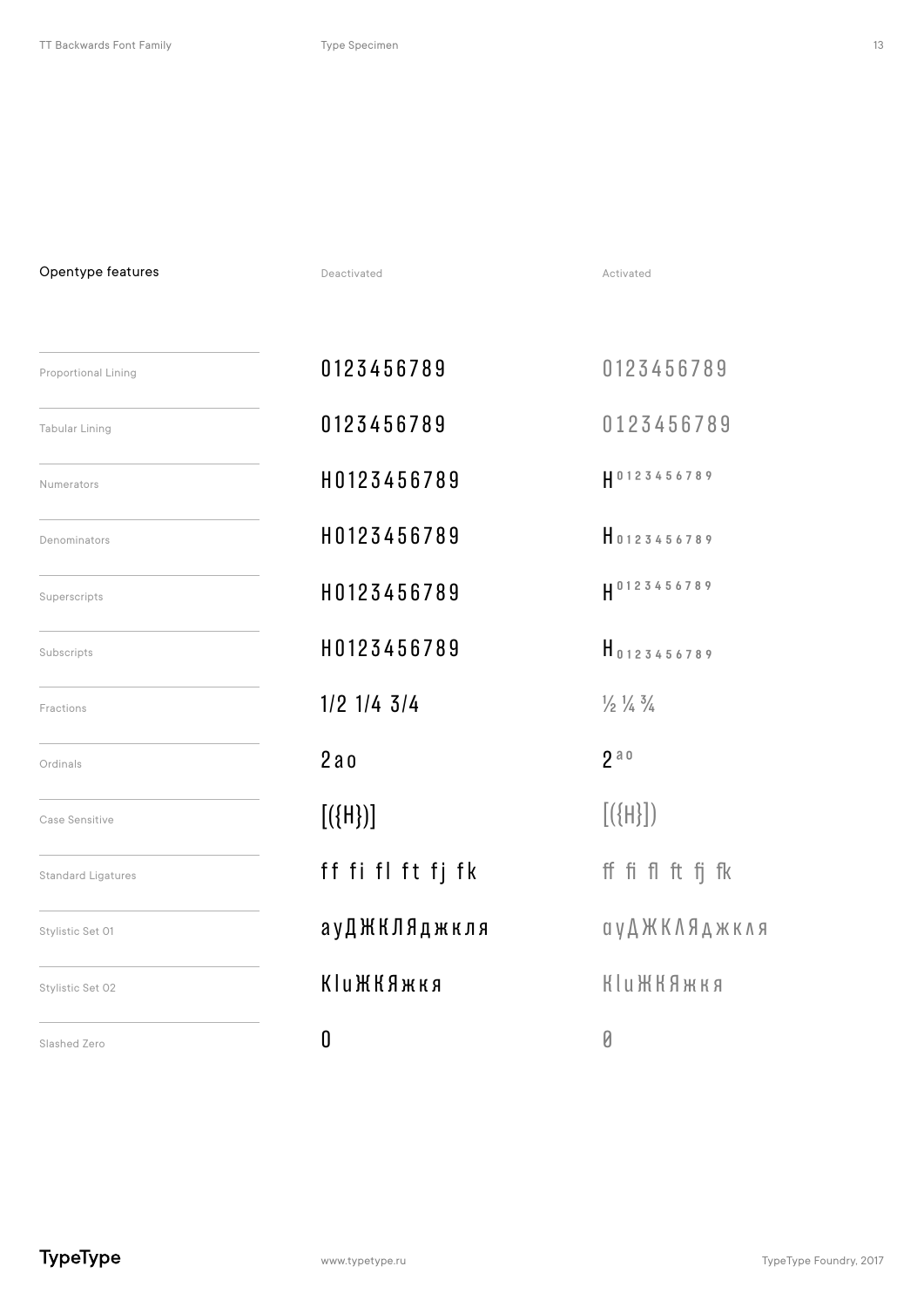Ligatures



Сосновые боры особенно типичны для песчаной почвы и ск истого субстрата. Сосна образует небольшие роши на известковых или меловых склонах, а также на песках. В целом сосна очень распространена во всех климатических зонах.

Stylistic set 01

# ЖК-ЖК

Stylistic set 02

# ЖК-ЖК

образом в Сибири, — Сибирский кедр. В Амурской области появляется третий вид сосны, близкий к предыдущему, — Корейский кедр, с более вытянутыми шишками и семенами.

Другой вид сосны, распространённый главным

Сосна Ламберта, отличающаяся огромными шишками (в среднем 25-50 см), также распространена в западной части Северной Америки. Является также самой высокой из всех сосен, достигает 82 метра в высоту.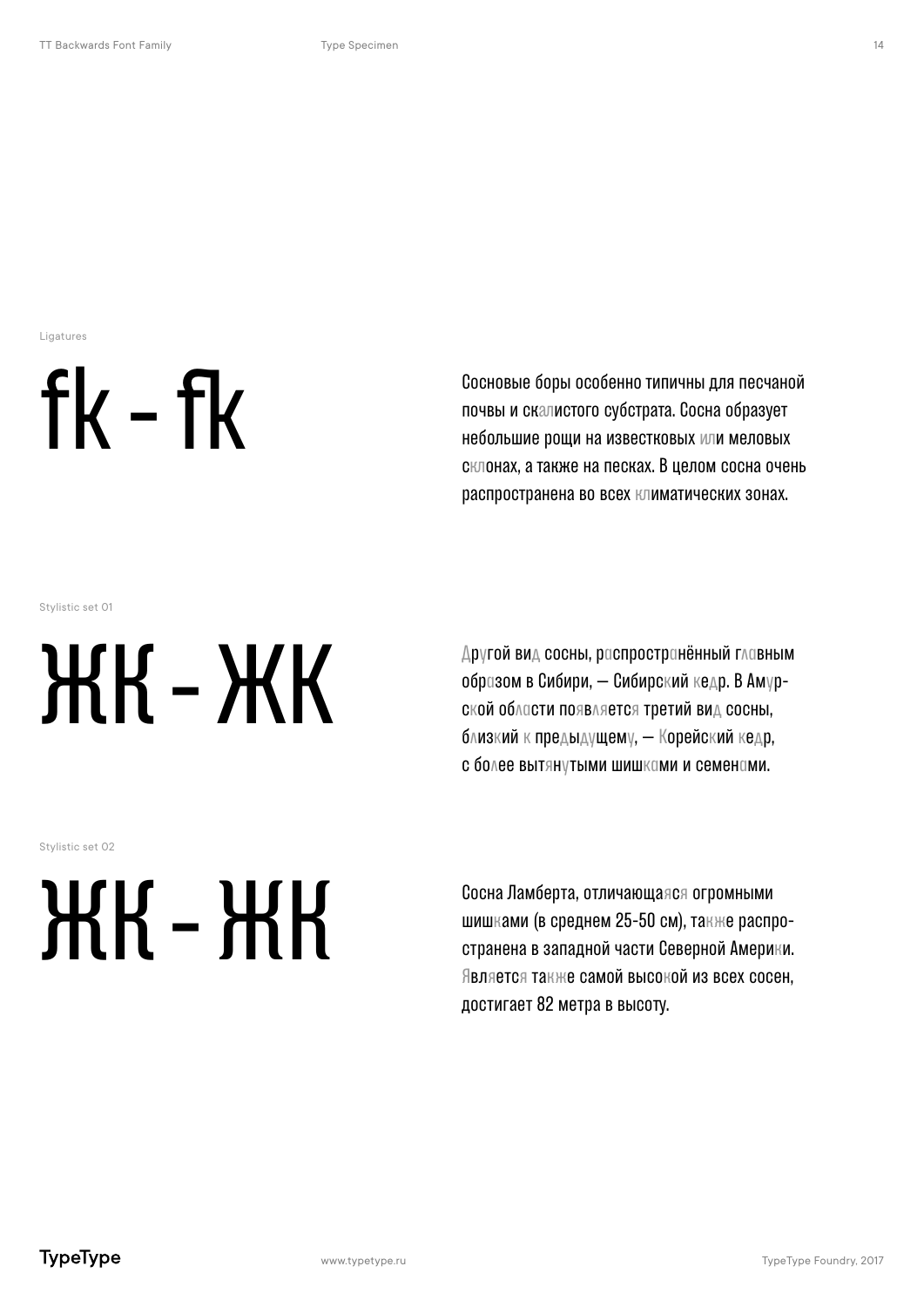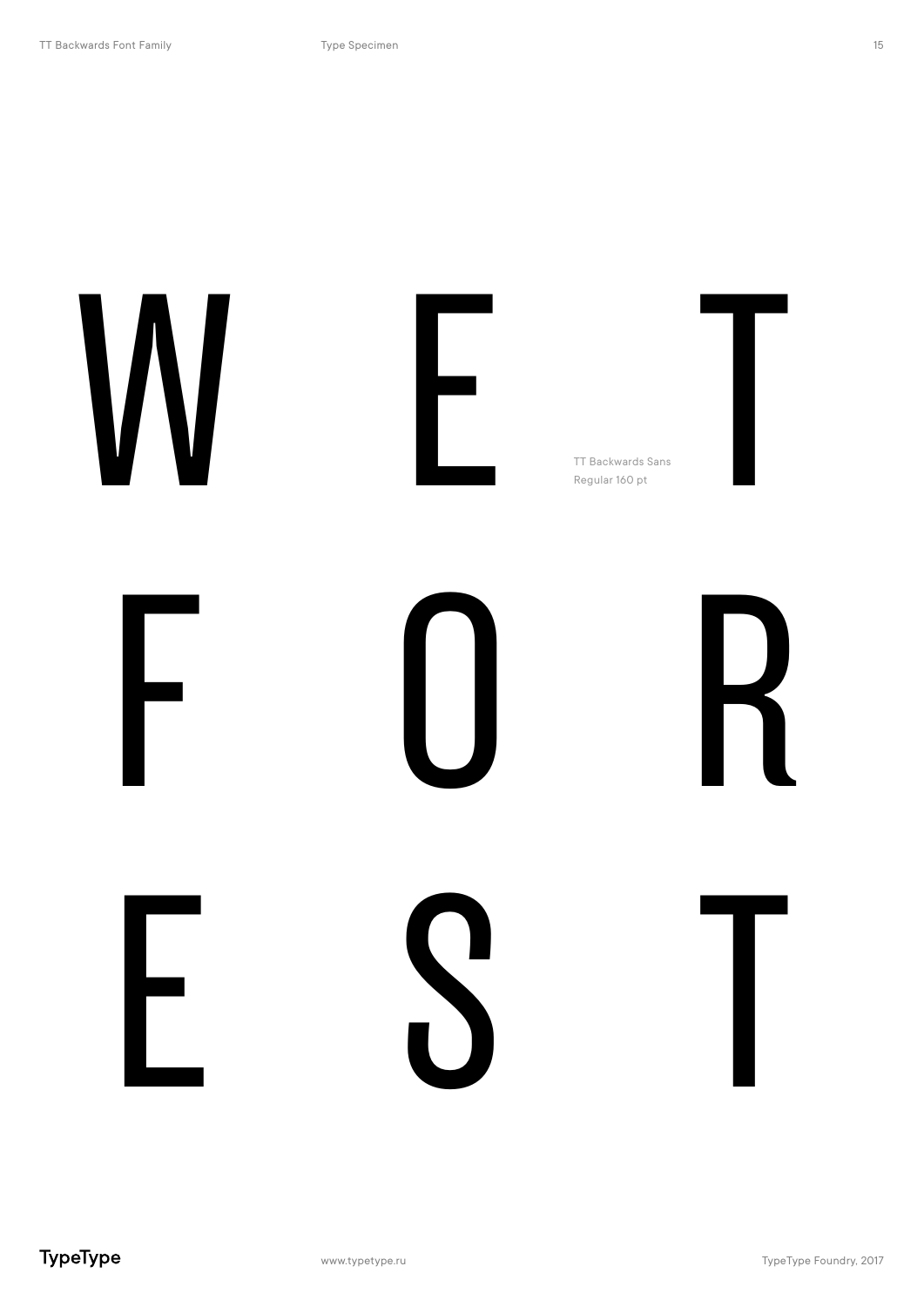#### Glyphs

Uppercase

Lowercase

Figures

**Cyrillic Uppercase** 

**Cyrillic Lowercase** 

Punctuation & Symbols

**Accented Uppercase** 

Accented Lowercase

Mathematical Symbols

TT Backwards Script Basic Character Set

# ABCQEFGHIIKLMNQRQRSTUVWXY3

abcdefghijklmnopgrstuvwxyz

## 0123456789

ѦҌҍгд҈Ӕ҈ӝӟѠЙҜлмнапрсһуфхич ШЩЪНЬДЮДЕГЪЋЉЊИ́ СКЎЈІЇЅ

абвгдеёж зийклмнопрстуфхци ww.owo210.sverthhro164cQjivis

 $\#$ %%%©©® $\#$ Nº™@&tt°

*ÀÁĂÂÂĀĀÅÂĄÆĆČĈÇ*ĎĐÈÉĚËĖĒĒĘĞQK ĹĽŁŁÌÍĨĨĨĪĮŃŇNÑÒÓÔÔÕÕŌŒØÞŔŘR ŚŠŞŞŤTÝŸÙÚÛÜŪŰŰŮŲŹŽŻ

àáăâäāååãaæćčĉçďdèéěëèêēeğģ kélltuiúiūiūhňnñòóôöőōōœaprrr *ŚŠSSťtýÿùúûüūűůuýžž* 

 $-+$ <>=~- ± x ÷  $\cdot\cdot$  Nº # % ‰  $\mu$ 

 $\epsilon$  s  $\epsilon$ 

 $\mathcal{S}$ c $\mathcal{E}$ P¥£ $\mathcal{E}$ f

 $\cup \ldots \times \cup \cup \cup \cup \cup$ 

Diacritics

Currency

**TypeType** 

www.typetype.ru

TypeType Foundry, 2017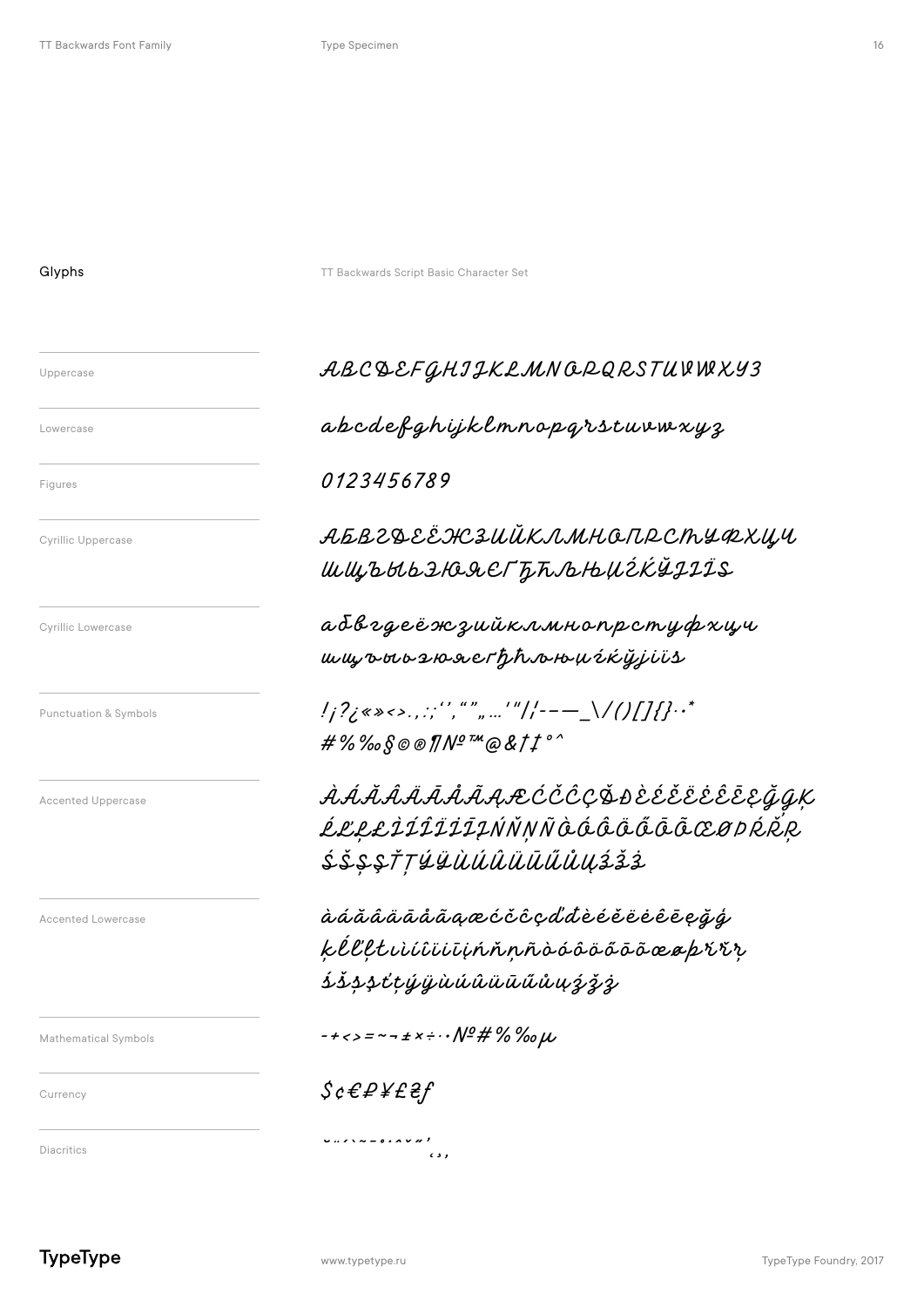Glyphs Guybes TT Backwards Script OpenType Features

| Standard Ligatures |  |  |  |  |  |  |  |
|--------------------|--|--|--|--|--|--|--|
|                    |  |  |  |  |  |  |  |
|                    |  |  |  |  |  |  |  |

 $B$ s  $\mathfrak{B}$ s  $\mathfrak{D}$ x  $\mathfrak{D}$ z  $\mathcal{E}$ s  $\mathcal{E}$ x  $\mathcal{E}$ z  $\mathcal{E}$ z  $\mathcal{E}$ z  $\mathcal{E}$ z  $\mathcal{E}$ z  $\mathcal{E}$ z  $\mathcal{E}$ z  $\mathcal{E}$ z  $\mathcal{E}$ z  $\mathcal{E}$ z  $\mathcal{E}$ z  $\mathcal{E}$ z  $\mathcal{E}$ z  $\mathcal{E}$  $\rho$ r  $\rho$ s  $\rho$ x Sr  $s$ s  $s$ x  $s$ z  $v$ s Ms  $\mu$ r  $\mu$ s  $\mu$ x  $\mu$ z  $gr$  gx or os ox px  $9$   $2$   $9$   $9$   $2$   $2$   $3$   $0$   $0$   $0$   $0$   $0$   $1$   $1$   $0$   $1$   $0$   $1$   $0$   $1$   $0$   $1$   $0$   $0$   $0$   $0$   $0$   $0$   $-$  Yor 43 In In Donc 23 In 102 10se 103 10x Tr dr dr gr gr er ër or or or pr pr cr or w

Fractions, Ordinals  $\frac{1}{2}\frac{1}{4}\frac{3}{4}$  **0 a** Numerators, Denominators **p<sup>0123456789</sup>p 0123456789** Superscripts, Subscripts Proportional Lining **0123456789** Tabular Lining **0123456789** Proportional Oldstyle **COLLUME** 

 $\frac{1}{2}$ 93456789

Tabular Oldstyle **0123456789** 

Case Sensitive **p**  $\begin{bmatrix} 1 \end{bmatrix}$  **p**  $\begin{bmatrix} 1 \end{bmatrix}$  **p**  $\begin{bmatrix} 1 \end{bmatrix}$  **f**  $\mathbf{i}$  **d**  $\mathbf{v}$  **s**  $\mathbf{v}$  **c**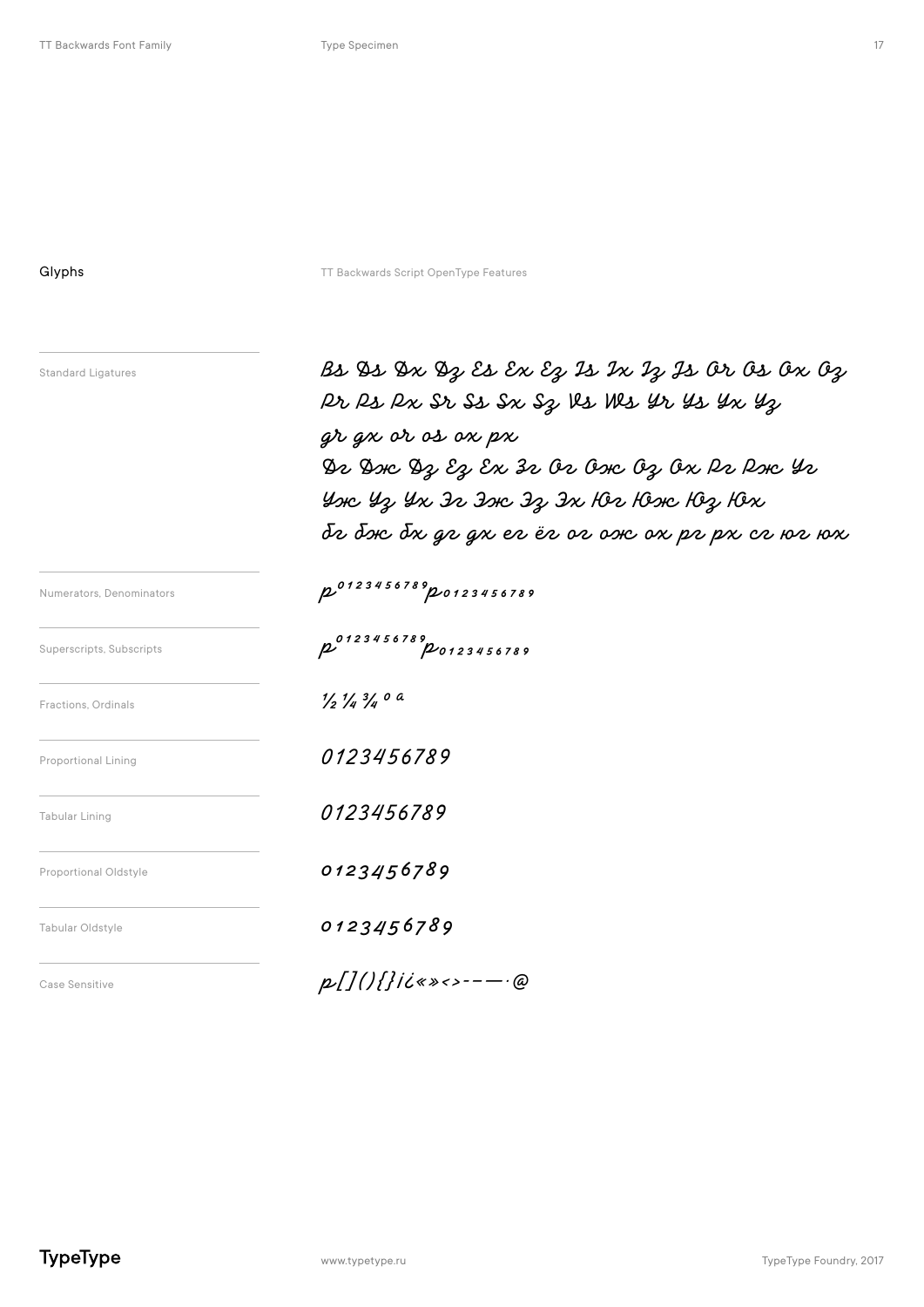| ٠ |  |  |  |
|---|--|--|--|
|   |  |  |  |
|   |  |  |  |

Glyphs **Contextual Alternates** TT Backwards Script Contextual Alternates Latin Uppercase Latin Lowercase A B C D E G p I J K L M O P R S U V W X Y Z À Á Ă Â Ä Ā Å Ã Ą Æ Ć Č Ĉ Ç Ď È É Ě Ë Ė Ê Ē Ę  $\check{q}\,\tilde{q}\,$ K Ĺ Ľ Ł Ł Ì Í Í Ï Ï Ī Į Ò Ó Ô Ö Ö Ő Ō Õ Œ  $R$   $\check R$   $R$   $S$   $\check S$   $S$   $S$   $\check g$   $\check u$   $\check u$   $\check u$   $\check u$   $\check u$   $\check u$   $\check u$   $\check g$   $\check s$   $\check s$  $ab\,c\,de\,e\,f\,g\,h\,ijk\,l\,m\,n\,o\,p\,q\,r\,s\,t\,u\,v\,w\,x\,y\,z$ à á ă â ä ā å ã ą æ ć č ĉ ç ď đ è é ě ë ė ê ē ę ğ ģ  $k\ell\ell$ l $t$ ı ì í î i ī į ń ň ņ ñ ò ó ô ö ő õ õ œ ø $p$  $i$   $i$   $i$   $j$   $j$   $j$   $k$   $j$   $k$   $j$   $j$   $k$   $j$   $j$   $k$   $j$   $k$   $j$   $k$   $j$   $k$   $j$   $k$   $j$   $j$   $k$   $j$   $j$   $k$   $j$   $j$   $k$   $j$   $j$   $k$   $j$   $j$   $k$   $j$   $j$   $k$   $j$   $j$   $j$   $j$   $k$   $j$   $j$   $j$   $j$   $j$   $j$   $j$   $j$   $j$  А Б Ѕ В р Г Д с Е ЁЖЗ у И Й К Л М Н О Ў П РАСТУ 2ФДХИНСЧШШЙ БКЫЬМ  $JHDOQACZADHULZKYJJIS$ аб Рв С гдеёж зийклмно Эпр Я с  $m$   $y$   $\phi$   $z$   $x$   $y$   $e$   $u$   $w$   $w$   $u$   $v$   $\tilde{u}$   $w$   $b$   $x$   $y$   $y$   $w$   $w$  $e \hbar \hbar$   $\omega$  њ  $\mu$  ź k  $\ddot{\mu}$ ji i s Cyrillic Uppercase Cyrillic Lowercase Ligatures  $\begin{array}{ccc} & & \beta_3 \gg \gg \gg \gg \gg \gg \mathcal{E} \end{array}$   $\mathcal{E} \mathcal{E} \mathcal{E} \mathcal{E} \mathcal{E} \mathcal{E} \mathcal{E} \mathcal{E} \mathcal{E} \mathcal{E} \mathcal{E} \mathcal{E} \mathcal{E} \mathcal{E} \mathcal{E} \mathcal{E} \mathcal{E} \mathcal{E} \mathcal{E} \mathcal{E} \mathcal{E} \mathcal{E} \mathcal{E} \mathcal{E} \mathcal{E} \mathcal{E} \mathcal{E} \mathcal{E} \mathcal$ OZ Pr Ps Px Sr Ss Sx Sz Vs Ws Yr Ys Yx Yz gr gx or os ox px De Donc Dz Ez Ex 32 O2 Oonc Oz Ox P2 Ponc Y2 YOK 43 YX IR IDK IZ IX HOR HOOK HOZ HOX Tr dr dr gr gr er ër or ook or pr pr cr 102 10x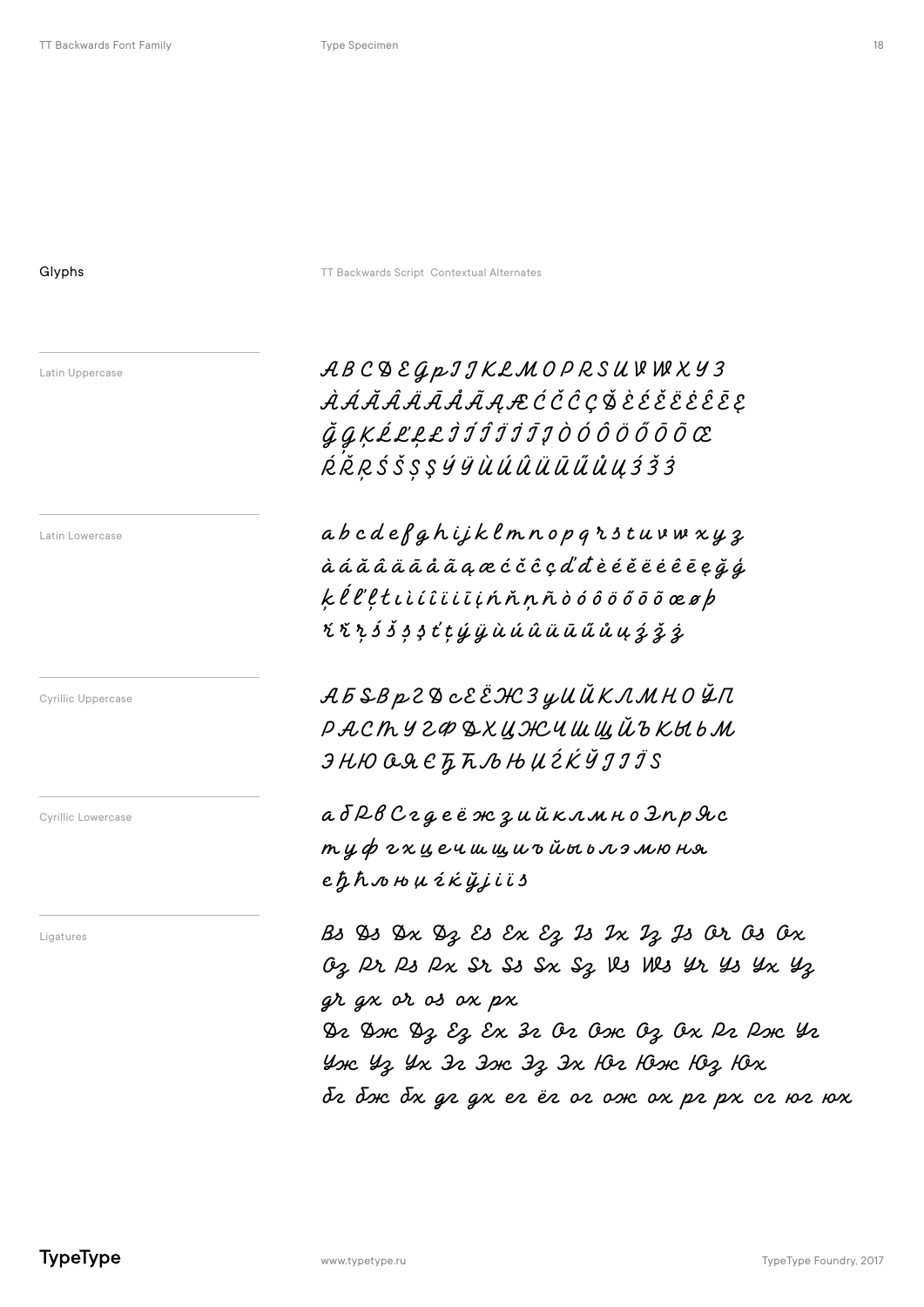Basic characters

ABCDEFGHIJKLM NOPQRSTUVWXYZ abcdefghijklmn opqrstuvwxyz 0123456789

TT Backwards Script Regular 60 pt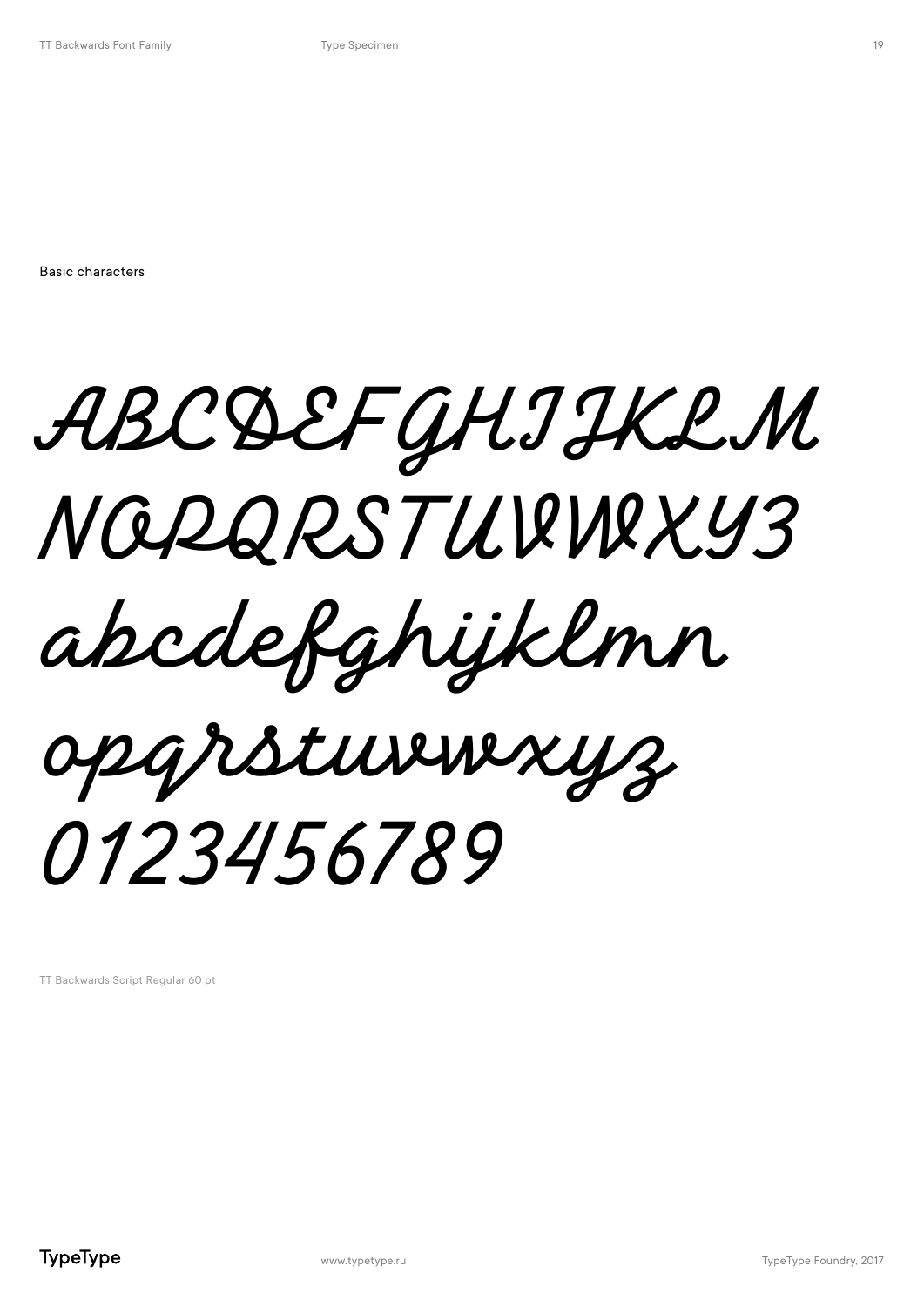Opentype features and a second contract of the Deactivated Activated Activated

| <b>Proportional Lining</b>   | 0123456789        | 0123456789                                |
|------------------------------|-------------------|-------------------------------------------|
| Tabular Lining               | 0123456789        | 0123456789                                |
| Proportional Oldstyle        | 0123456789        | 0123456789                                |
| Tabular Oldstyle             | 0123456789        | 0123456789                                |
| Numerators                   | p0123456789       | 20123456789                               |
| Denominators                 | p0123456789       | 20123456789                               |
| Superscripts                 | p0123456789       | p 0123456789                              |
| Subscripts                   | p0123456789       | 20123456789                               |
| Fractions                    | $1/2$ $1/4$ $3/4$ | $\frac{1}{2}$ $\frac{1}{4}$ $\frac{3}{4}$ |
| Ordinals                     | $2a$ o            | $2^{a}$                                   |
| <b>Standard Ligatures</b>    | gr gx or os ox    | gr gx or os ox                            |
| Case Sensitive               | [({H})]           | $[(\{H\}])$                               |
| <b>Contextual Alternates</b> | apcde             | abcde                                     |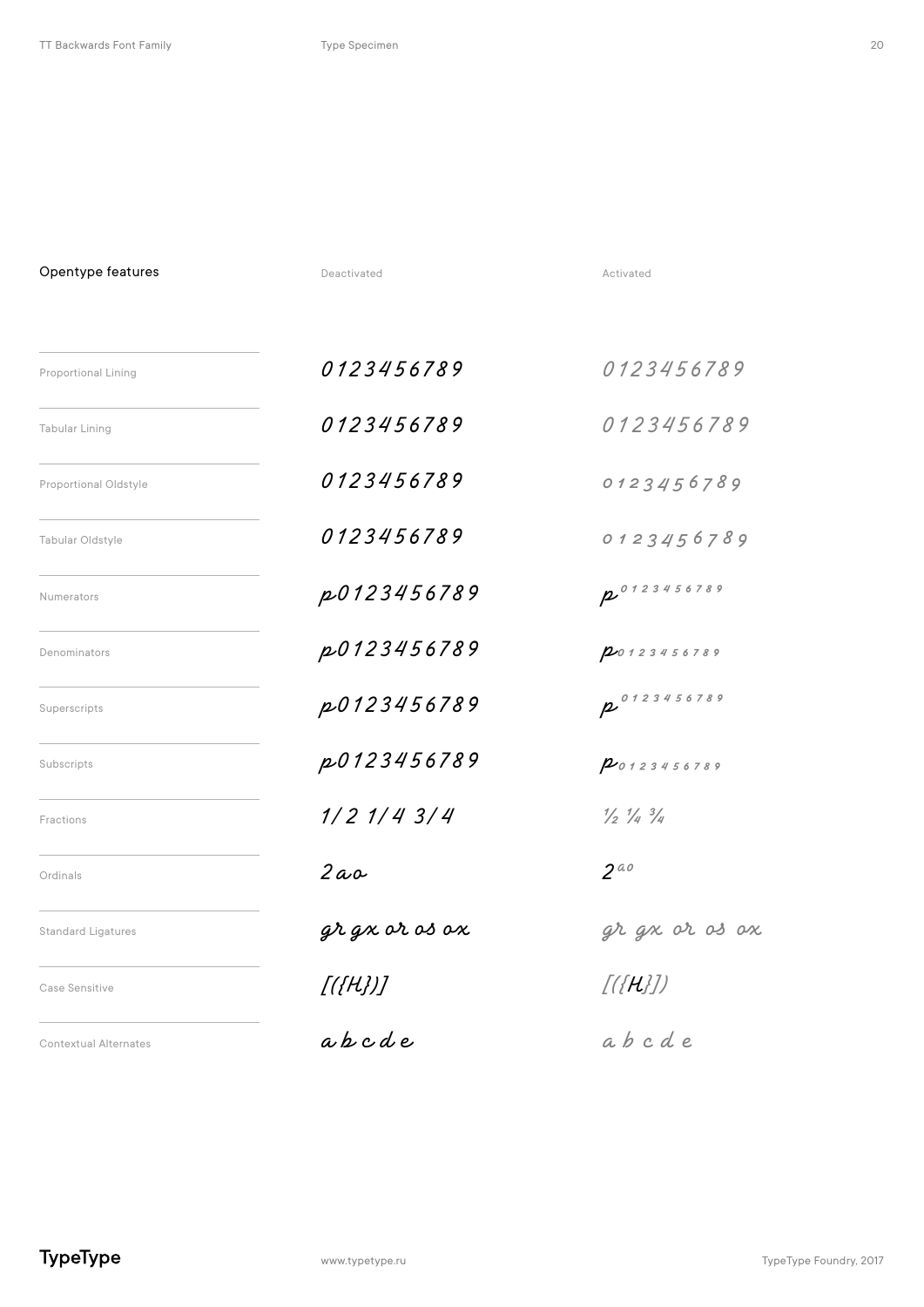Ligatures



Most regions of the Northern Hem/sphere (see list of pines by region) host some native species of pines. One species (Sumatran pine) crosses the equator in Sumatra to 2°S.

Oldstyle figures

 $23 - 23$ 

Pine trees are evergreen, coniferous resinous trees (or, rarely, shrubs) growing  $3-80$  m (10-260 ft) tall, with the majority of species reaching  $15 - 45$ meters  $(50 - 150$  ft) tall.

Contextual alternates

 $a - a$ 

Rines are long-lived, and typically reach ages of 100-1,000 years, some even more. The longest-lived is the Great Basin bristlecone pine, Rinus longaeva.